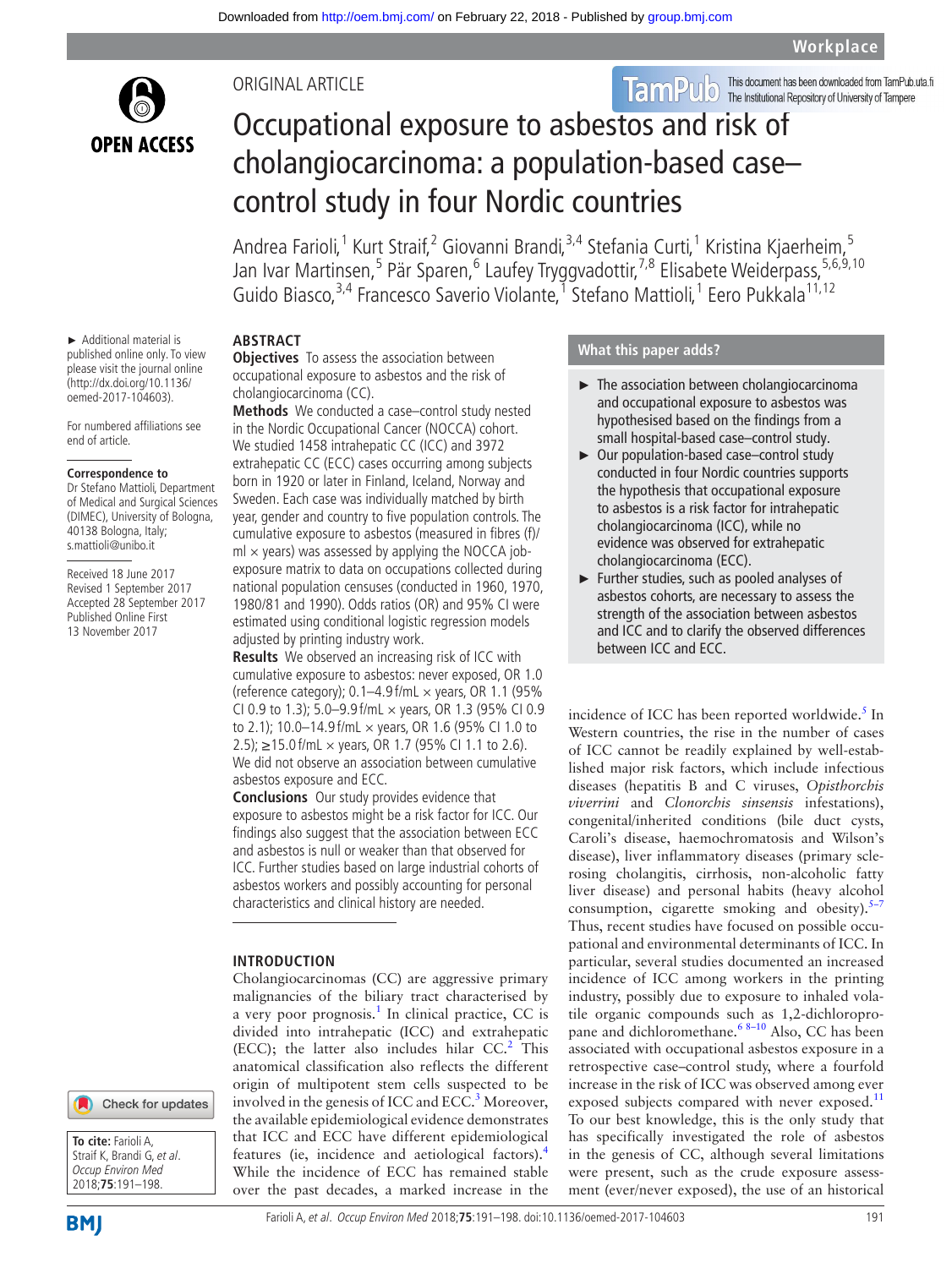control group and the limited size of the study population (41 ICC and 59 ECC cases).<sup>11</sup>

We aimed to investigate further the association between occupational exposure to asbestos and the risk of ICC and ECC using data from a large population study conducted in the Nordic countries.

# **Materials and methods**

# **Study design and population**

We conducted a case–control study nested in the Nordic Occupa-tional Cohort Study (NOCCA).<sup>[12](#page-7-7)</sup> The NOCCA cohort includes 15million persons from Denmark, Finland, Iceland, Norway and Sweden who participated in at least one population census in 1960, 1970, 1980/81 or 1990. The present study, based on individual records, is restricted to four countries (Finland, Iceland, Norway and Sweden) as we had no access to individual data from Denmark.

The NOCCA cohort was conceived to study occupational risk factors of cancer. The detailed methods have been described elsewhere.<sup>12</sup> Briefly, census data were linked to national population registries through personal identity codes in order to identify data on cancer, death and emigration. Data on occupation (classified based on national standard occupational codes) were available from all four censuses in Sweden, from 1960, 1970 and 1980 in Norway, and from 1970 and a later census in Finland. In Iceland an electronic database of census data was available only for 1981. All participants in the aforementioned censuses were followed up in the NOCCA cohort until death, emigration or the end of the study (2005 in Finland and Sweden, 2004 in Iceland, 2003 in Norway).

In the present study we considered all incident cases of CC reported to the cancer registries of Finland, Iceland, Norway and Sweden between the first available census and end of follow-up of the NOCCA study. Based on the site of occurrence, we distinguished ICC, ECC and not otherwise specified CC (site of occurrence non-identifiable). Table A in online [supplementary file](https://dx.doi.org/10.1136/oemed-2017-104603)  shows the International Classification of Diseases codes (versions 7, 8 and 10) used in each of the four participating countries to identify CC.<sup>[10](#page-7-8)</sup>

Each case was individually matched by gender, birth year and country to five population controls randomly sampled among those who were alive and had not been diagnosed with CC on the date of diagnosis of the case (hereafter the 'reference date').

As estimates on the potential exposure to asbestos were available only from 1945 (see section below) and major changes to the use of asbestos after World War II occurred in the Nordic countries,<sup>[13 14](#page-7-9)</sup> we decided to restrict our study to those subjects who had spent the majority of their working life after 1945. We therefore excluded from the analyses all subjects born before 1920.

The NOCCA study has been approved by the ethical committees and the data inspection boards in each of the Nordic countries.

#### **Exposure assessment**

The exposure to asbestos for each subject was estimated by applying the NOCCA job-exposure matrix (JEM) to the available occupational codes.<sup>15</sup> This JEM was created by national experts from the Nordic countries starting with the Finnish  $[EM<sup>16</sup>]$  $[EM<sup>16</sup>]$  $[EM<sup>16</sup>]$ ; it covers more than 300 specific occupations, 29 exposure agents and four periods: 1945–59, 1960–74, 1975–84 and 1985–94. Asbestos exposure was defined as the inhalation of any form of asbestos fibres (length  $>5 \mu m$ , diameter <3 $\mu$ m and aspect ratio

of at least 3:1) or asbestos-containing material. The probability of exposure (P, the proportion of workers exposed to asbestos within each occupational code) and the mean level of exposure (L) measured in fibres (f)/ml among the exposed workers were estimated by occupational code, country and period. Only occupations where the probability of exposure was >5% were classified as exposed to asbestos (ie, the exposure was classified as null if P was  $< 0.05$ ).<sup>[15](#page-7-10)</sup>

Even though at least one occupational code was available for all subjects in the research database, the national classification schemes include some uninformative categories (eg, unknown occupation, new workers seeking employment, workers reporting occupations unidentifiable or inadequately described). As occupational exposure to asbestos was relatively common in the general population during the study period, $17$  we were not confident in assuming a zero level of occupational exposure to asbestos for individuals with unclassified occupations and we decided to recode as missing information the occupational codes reported in table B of online [supplementary file](https://dx.doi.org/10.1136/oemed-2017-104603).

We applied four different metrics to assess the effect of asbestos exposure on the risk of CC. First, we divided the study population into never or ever exposed to asbestos. Second, we classified each subject based on the maximum level ( $P \times L$ ) of exposure to asbestos during his/her working life (as assessed using the available occupational codes). Third, we studied the effect of the duration of exposure to asbestos. For this purpose, we assumed that the employment period of each subject started at the age of 20 and ended at the age of 65. If a person showed different occupational codes in the census records, we assumed that the occupation had changed in the mid-point between two censuses. We defined the duration (D) of the exposure to asbestos as the total number of years spent by each individual in an occupation with a non-zero level of asbestos exposure. The last metric applied was the cumulative exposure calculated as  $P \times L \times D$  (measured in f/ml  $\times$  year). For subjects with different occupations over the studied period, the cumulative exposure was calculated by summing up all their  $P \times L \times D$  values. Assuming that a solid cancer develops over a number of years, we conducted four sets of analyses where cumulative exposure was calculated with no lagging or assuming a 10-, 20- or 30-year lag period (ie, not considering the exposure occurred 10, 20 or 30 years before the reference date).

As previous reports have suggested that the risk of CC might be increased among workers in the printing industry,  $10$  we hypothesised that work in the printing industry might be a confounder of the studied association. Due to the limited number of printing industry workers in our study population, we only created a binary qualitative exposure variable (never/ever exposed) and we did not attempt to create a quantitative exposure variable. The occupational codes used to identify printing industry workers are reported in table C in online [supplementary file.](https://dx.doi.org/10.1136/oemed-2017-104603)  $10$ 

#### **Statistical analysis**

We first studied the effect of asbestos exposure on the risk of CC. We then conducted separate analyses for ICC and ECC because available evidence suggests that asbestos might be a risk factor particularly for  $ICC.<sup>1</sup>$ 

The correlations between continuous variables were assessed using Spearman's rank correlation coefficient (Spearman rho). All quantitative exposure variables (maximum level, duration and cumulative exposure) were recoded into ordinal variables. We selected values corresponding to the 50th and 90th percentiles of the exposure variable distribution among all ever exposed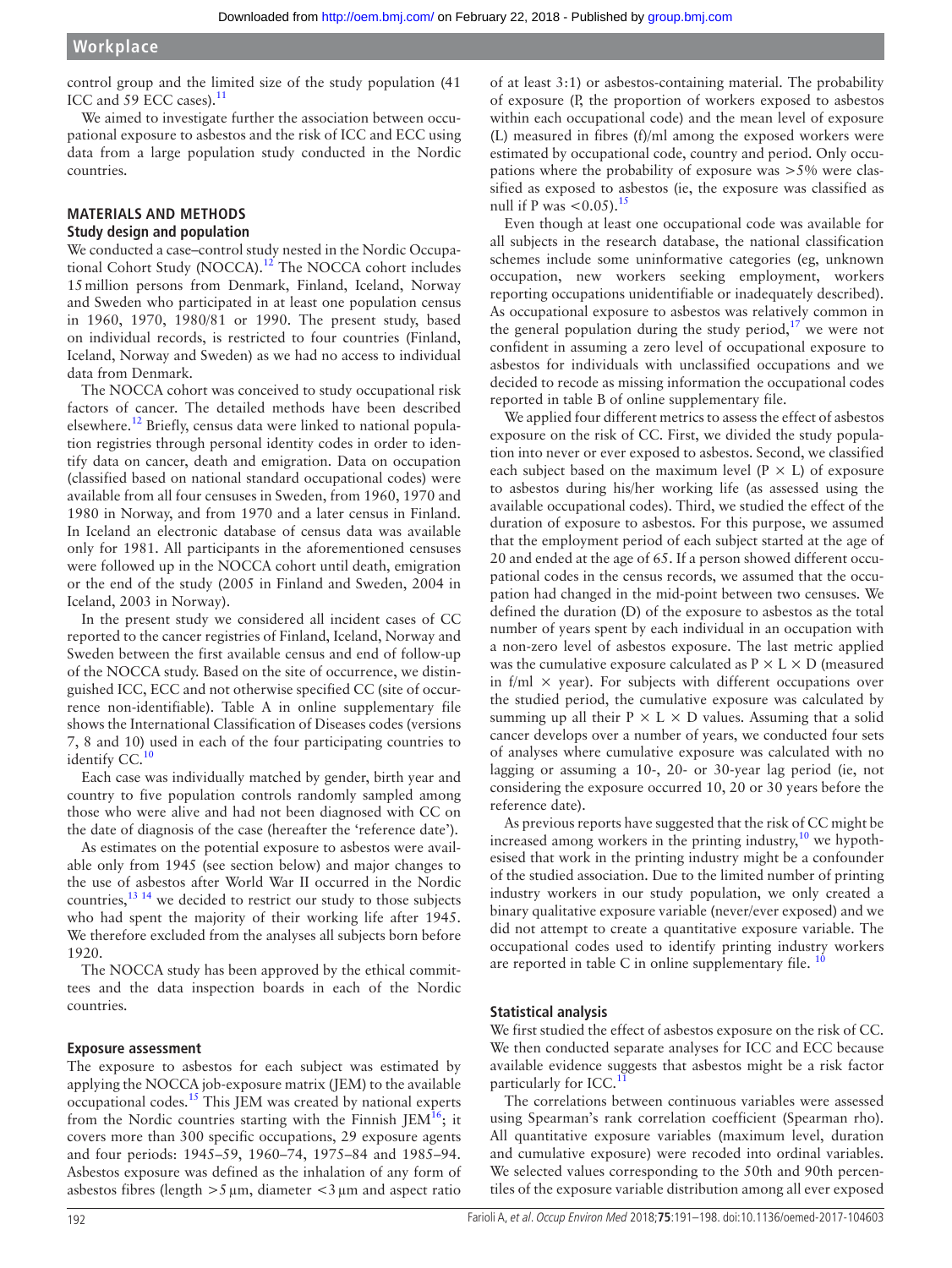subjects as cut-off points for categorisation; never exposed individuals were used as the reference group. To better assess the exposure-response between CC and cumulative exposure to asbestos (the main exposure metric), we created a further ordinal variable based on the observed distribution of the cumulative exposure to asbestos in our study population to identify equal intervals of exposure: never exposed (0 f/mL  $\times$  years); 0.1–4.9 f/ mL  $\times$  years; 5.0–9.9 f/mL  $\times$  years; 10.0–14.9 f/mL  $\times$  years; and  $\geq$ 15.0 f/mL  $\times$  years.

We estimated odds ratios (ORs) and 95% CIs of CC by fitting logistic regression models conditioned on matching variables (gender, birth year and country); we also conducted a set of analyses adjusted by work in the printing industry. Linear trends for ordinal exposure variables (ie, exposure categories ranked from the lowest to the highest) were evaluated using the Wald test, treating the variable as a continuous variable (introduced in the model with one degree of freedom). When studying cumulative exposure calculated assuming different lag periods, we performed a model comparison by means of the Bayesian information criterion (BIC) proposed by Schwarz.<sup>18</sup> The BIC for a regression model is calculated based on the log-likelihood (lnL), the number of parameters estimated (k) and the sample size (N) according to the formula:  $BIC = -2*lnL + k*ln(N)$ . The BIC allows the comparison of non-nested regression models; the lower the BIC, the better is the fit of the model to the observed data<sup>18</sup>. We conducted analyses stratified by gender, country and reference age to explore possible effect modifiers.

All analyses were performed using Stata 14.1 SE (Stata Corporation, College Station, Texas, USA). A two-sided p value <0.05 was defined as statistically significant.

#### **Results**

This database from four Nordic countries includes 2645 subjects with ICC, 10753 with ECC and 7580 with not otherwise specified CC diagnosed between 1961 and 2005. After the exclusion of subjects born before 1920 and of those without occupational codes informative on their past exposure to asbestos, we included in our final analysis 1458 ICC, 3972 ECC and 2801 not otherwise specified CC ([figure](#page-2-0) 1).

[Table](#page-3-0) 1 presents the characteristics of the study population. Both ICC and ECC were more common among men than women (53.8% of ICC and 55.1% of ECC). As expected, most CC cases were aged 60 years or more. The majority of the cases were diagnosed in Sweden and Finland, while Iceland contributed only 73 diagnoses. A total of 503 subjects (1.1% of the study population) were classified as ever employed in the printing industry. The overall prevalence of past exposure to asbestos was higher among controls (17.0%) than cases (16.6%); however, the prevalence increased to 19.7% when considering ICC cases solely. Among workers ever



<span id="page-2-0"></span>**Figure 1** Flow diagram of the study population.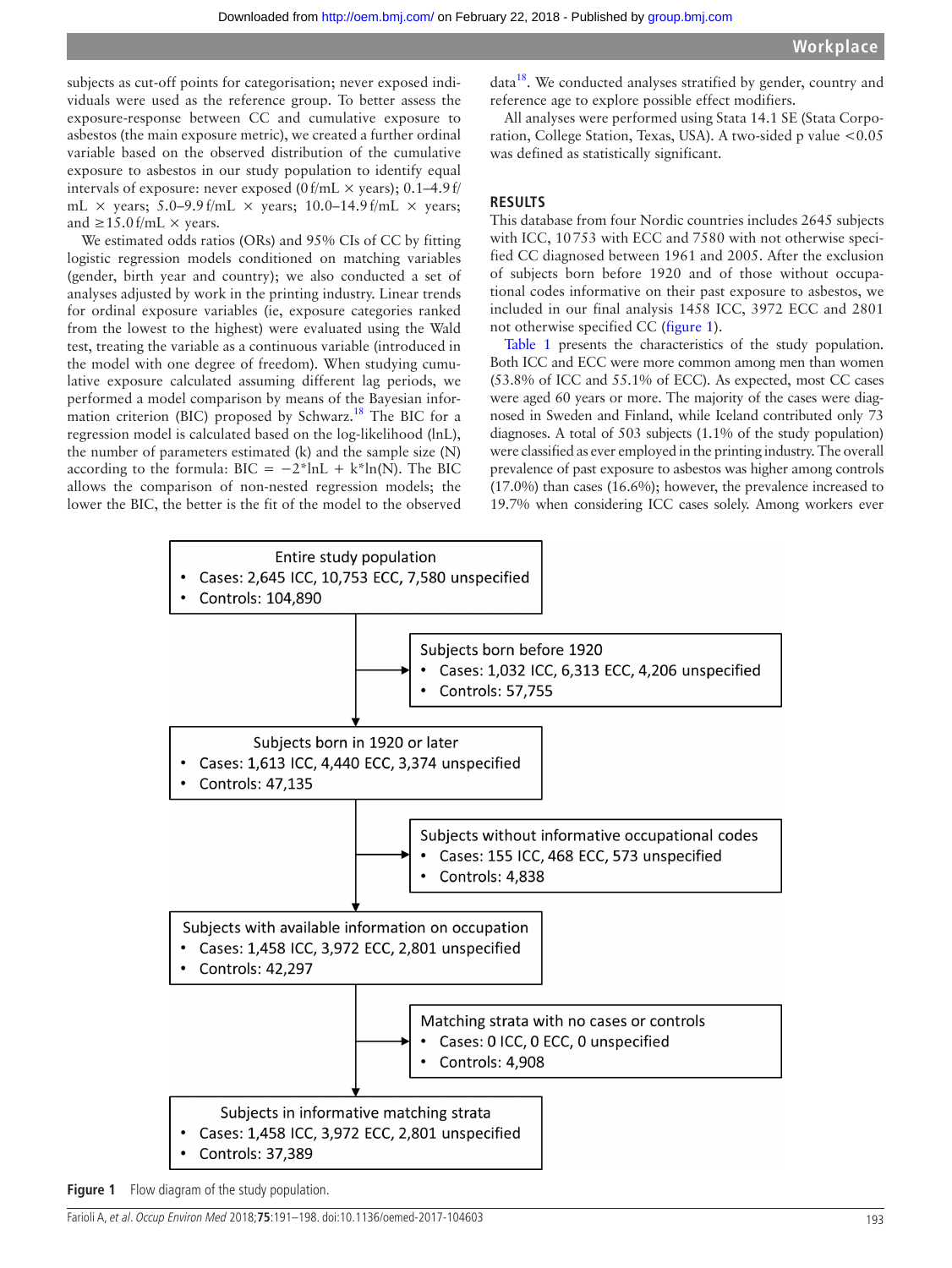**Workplace**

<span id="page-3-0"></span>

| Table 1<br>Characteristics of the study population |                                     |                                                   |                                        |                                |                                  |                                |  |  |
|----------------------------------------------------|-------------------------------------|---------------------------------------------------|----------------------------------------|--------------------------------|----------------------------------|--------------------------------|--|--|
|                                                    | All cholangiocarcinoma*             |                                                   | Intrahepatic cholangiocarcinoma*       |                                | Extrahepatic cholangiocarcinoma* |                                |  |  |
|                                                    | Cases<br>$(n=8231)$                 | <b>Controls</b><br>$(n=37389)$                    | Cases<br>$(n=1458)$                    | <b>Controls</b><br>$(n=6773)$  | Cases<br>$(n=3972)$              | <b>Controls</b><br>$(n=18221)$ |  |  |
|                                                    | $n$ (%)                             | $n$ (%)                                           | $n$ (%)                                | $n$ (%)                        | $n$ (%)                          | $n$ (%)                        |  |  |
| Gender                                             |                                     |                                                   |                                        |                                |                                  |                                |  |  |
| Female                                             | 4317 (52.5)                         | 18268 (48.9)                                      | 674 (46.2)                             | 2937 (43.4)                    | 1783 (44.9)                      | 7523 (41.3)                    |  |  |
| Male                                               | 3914 (47.5)                         | 19121 (51.1)                                      | 784 (53.8)                             | 3836 (56.6)                    | 2189 (55.1)                      | 10698 (58.7)                   |  |  |
| Birth cohort                                       |                                     |                                                   |                                        |                                |                                  |                                |  |  |
| 1920-1929                                          | 4416 (53.7)                         | 19266 (51.5)                                      | 654 (44.9)                             | 2929 (43.3)                    | 2156 (54.3)                      | 9553 (52.4)                    |  |  |
| 1930-1939                                          | 2322 (28.2)                         | 10939 (29.3)                                      | 415 (28.5)                             | 1971 (29.1)                    | 1116 (28.1)                      | 5288 (29.0)                    |  |  |
| 1940-1949                                          | 1177 (14.3)                         | 5665(15.1)                                        | 296 (20.3)                             | 1426 (21.0)                    | 549 (13.8)                       | 2651 (14.6)                    |  |  |
| 1950-1960                                          | 316 (3.8)                           | 1519(4.1)                                         | 93 (6.4)                               | 447 (6.6)                      | 151(3.8)                         | 729 (4.0)                      |  |  |
| Reference aget                                     |                                     |                                                   |                                        |                                |                                  |                                |  |  |
| $\leq 59$                                          | 2736 (33.2)                         | 12 800 (34.2)                                     | 538 (36.9)                             | 2542 (37.5)                    | 1412 (35.5)                      | 6604 (36.2)                    |  |  |
| $60 - 69$                                          | 3003 (36.5)                         | 13 593 (36.4)                                     | 502 (34.4)                             | 2320 (34.3)                    | 1416 (35.7)                      | 6507 (35.7)                    |  |  |
| $\geq 70$                                          | 2492 (30.3)                         | 10996 (29.4)                                      | 418 (28.7)                             | 1911 (28.2)                    | 1144 (28.8)                      | 5110 (28.0)                    |  |  |
| Reference period‡                                  |                                     |                                                   |                                        |                                |                                  |                                |  |  |
| 1961-1970                                          | 21(0.3)                             | 94(0.3)                                           | 0(0.0)                                 | 0(0.0)                         | 17(0.4)                          | 77(0.4)                        |  |  |
| 1971-1980                                          | 451 (5.5)                           | 1959 (5.2)                                        | 46(3.2)                                | 194 (2.9)                      | 256(6.5)                         | 1141(6.3)                      |  |  |
| 1981-1990                                          | 1796 (21.8)                         | 8012 (21.4)                                       | 266 (18.2)                             | 1208 (17.8)                    | 979 (24.6)                       | 4408 (24.2)                    |  |  |
| 1991-2005                                          | 5963 (72.4)                         | 27324 (73.1)                                      | 1146 (78.6)                            | 5371 (79.3)                    | 2720 (68.5)                      | 12595 (69.1)                   |  |  |
| Country                                            |                                     |                                                   |                                        |                                |                                  |                                |  |  |
| Finland                                            | 3395 (41.2)                         | 15 306 (40.9)                                     | 549 (37.7)                             | 2571 (38.0)                    | 1353 (34.1)                      | 6214 (34.1)                    |  |  |
| Iceland                                            | 73 (0.9)                            | 305 (0.8)                                         | 11(0.7)                                | 48 (0.7)                       | 43(1.1)                          | 186 (1.0)                      |  |  |
| Norway                                             | 1349 (16.4)                         | 5870 (15.7)                                       | 260 (17.8)                             | 1153 (17.0)                    | 610 (15.4)                       | 2699 (14.8)                    |  |  |
| Sweden                                             | 3414 (41.5)                         | 15 908 (42.6)                                     | 638 (43.8)                             | 3001 (44.3)                    | 1966 (49.5)                      | 9122 (50.1)                    |  |  |
| Ever worked in the printing industry               |                                     |                                                   |                                        |                                |                                  |                                |  |  |
| No                                                 | 8138 (98.9)                         | 36979 (98.9)                                      | 1426 (97.8)                            | 6703 (99.0)                    | 3933 (99.0)                      | 18002 (98.8)                   |  |  |
| Yes                                                | 93(1.1)                             | 410(1.1)                                          | 32(2.2)                                | 70(1.0)                        | 39(1.0)                          | 219(1.2)                       |  |  |
| Occupational exposure to asbestos                  |                                     |                                                   |                                        |                                |                                  |                                |  |  |
| No                                                 | 6861 (83.4)                         | 31 052 (83.0)                                     | 1171 (80.3)                            | 5548 (81.9)                    | 3225 (81.2)                      | 14727 (80.8)                   |  |  |
| Yes                                                | 1370 (16.6)<br>$\sim$ $\sim$ $\sim$ | 6337 (17.0)<br>$\sim$ $\sim$ $\sim$ $\sim$ $\sim$ | 287 (19.7)<br><b>Contract Contract</b> | 1225 (18.1)<br>and the company | 747 (18.8)                       | 3494 (19.2)                    |  |  |

\*2801 cases (1860 women and 941 men) were classified as cholangiocarcinoma but the coding scheme did not allow the distinction between intra- and extrahepatic cholangiocarcinoma. These cases are included in the 'All cholangiocarcinoma' column.

†Reference age defined as age at diagnosis for cases and age at sampling for controls.

‡Reference period defined as period of diagnosis for cases and period of sampling for controls.

exposed to asbestos, the cumulative exposure index was highly correlated to the maximum intensity of exposure (Spearman's rho 0.97) and moderately correlated to the duration of exposure (Spearman's rho 0.54), while intensity and duration of exposure were only weakly correlated (Spearman's rho 0.39).

[Table](#page-4-0) 2 and table D in online [supplementary file](https://dx.doi.org/10.1136/oemed-2017-104603) show the association between the selected metrics for asbestos exposure and the risk of CC, ICC and ECC. Adjustment by work in the printing industry did not substantially change the estimates of interest. There were no associations between exposure to asbestos and the risk of ECC. However, for ICC, all metrics of exposure to asbestos were associated with the outcome. For maximum intensity and cumulative exposure, we observed a linear exposure–response relationship that was clearer for the cumulative exposure variable stratified into equally spaced intervals. The OR for subjects with a cumulative exposure of  $\geq 15.0$  f/ mL  $\times$  years compared with never exposed was 1.7 (95% CI 1.1 to 2.6), suggesting a moderate/strong association. There was no statistically significant trend in risk according to duration of exposure to asbestos: all categories of duration showed an OR of 1.2 compared with never exposed.

[Table](#page-5-0) 3 shows the effect of lagging the cumulative exposure when studying ICC. According to the BIC, the four models (unlagged, 10-, 20- or 30-year lag) did not differ substantially

from each other (BIC ranged between 5036.3 and 5040.3). The BIC was lowest with a 20-year lag; in this analysis, the OR for subjects of the highest category of exposure ( $\geq 15.0$  f/mL  $\times$ years) compared with never exposed was 2.1 (95% CI 1.2 to 3.7).

Table E in online [supplementary file](https://dx.doi.org/10.1136/oemed-2017-104603) shows the OR for the association between the cumulative exposure to asbestos and ICC estimated in the analyses stratified by gender, country and reference age. As expected, the overall estimates were driven by the data observed among men, as very few women had exposure levels above  $1.1$  f/mL  $\times$  years. Associations were observed in all countries and the highest ORs were always observed for exposure levels  $\geq$  15 f/mL  $\times$  year, although the estimates were highly imprecise due to relatively small numbers. For the analysis stratified by reference age, there were fluctuations in the OR with broad confidence intervals, which hampered a clear interpretation of the risk estimates.

#### **Discussion**

In this study there was an increased risk of ICC among subjects with a past occupational exposure to asbestos. We did not observe an association between occupational exposure to asbestos and ECC.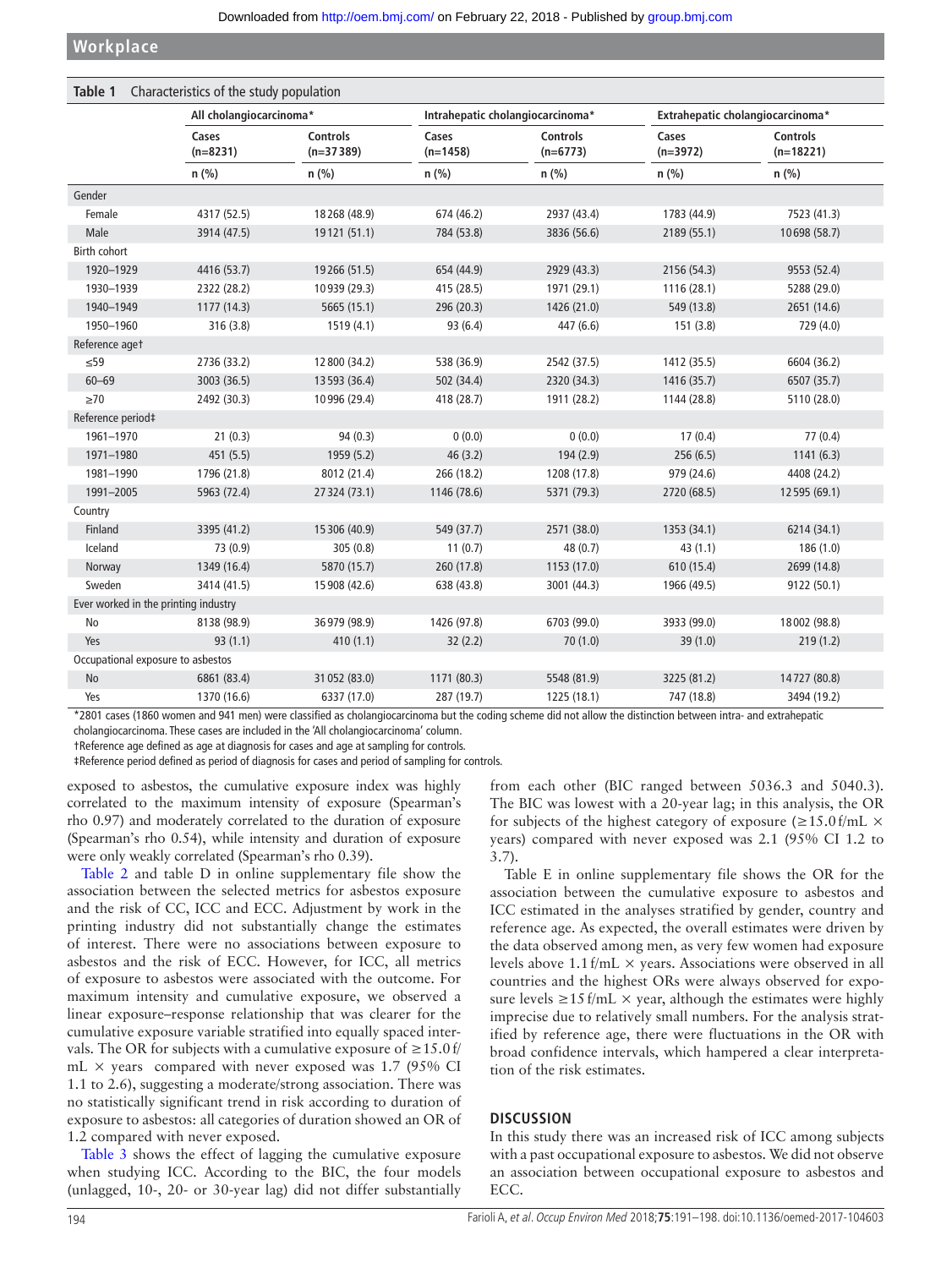<span id="page-4-0"></span>

| Table 2                                                                                                                                                                                                |                     |                         | Occupational exposure to asbestos and risk of cholangiocarcinoma |                        |                     |                                 |                             |         |                     |                                 |                             |         |
|--------------------------------------------------------------------------------------------------------------------------------------------------------------------------------------------------------|---------------------|-------------------------|------------------------------------------------------------------|------------------------|---------------------|---------------------------------|-----------------------------|---------|---------------------|---------------------------------|-----------------------------|---------|
|                                                                                                                                                                                                        |                     | All cholangiocarcinoma  |                                                                  |                        |                     | Intrahepatic cholangiocarcinoma |                             |         |                     | Extrahepatic cholangiocarcinoma |                             |         |
| Metric for occupational<br>exposure to asbestos                                                                                                                                                        | $(n=8231)$<br>Cases | $(n=37389)$<br>Controls | OR (95% CI)                                                      | p trend                | $(n=1458)$<br>Cases | $(n=6773)$<br>Controls          | OR (95% CI)                 | p trend | $(n=3972)$<br>Cases | $(n=18221)$<br>Controls         | OR (95% CI)                 | p trend |
| Never/ever exposed                                                                                                                                                                                     |                     |                         |                                                                  |                        |                     |                                 |                             |         |                     |                                 |                             |         |
| Never                                                                                                                                                                                                  | 6861                | 31052                   | $1.0$ (Ref)                                                      |                        | 1171                | 5548                            | $1.0$ (Ref)                 |         | 3225                | 14727                           | $1.0$ (Ref)                 |         |
| Ever                                                                                                                                                                                                   | 1370                | 6337                    | 1.1(1.0 to 1.1)                                                  |                        | 287                 | 1225                            | 1.2(1.0 to 1.4)             |         | 747                 | 3494                            | 1.1(1.0 to 1.2)             |         |
| Maximum intensity*                                                                                                                                                                                     |                     |                         |                                                                  |                        |                     |                                 |                             |         |                     |                                 |                             |         |
| 0 f/mL                                                                                                                                                                                                 | 6861                | 31052                   | $1.0$ (Ref)                                                      |                        | 1171                | 5548                            | $1.0$ (Ref)                 |         | 3225                | 14727                           | $1.0$ (Ref)                 |         |
| $<$ 0.11 f/mL                                                                                                                                                                                          | 786                 | 3605                    | 1.1(1.0 to 1.2)                                                  |                        | 147                 | 735                             | $1.0(0.8 \text{ to } 1.3)$  |         | 443                 | 1950                            | 1.1(1.0 to 1.3)             |         |
| $0.11 - 0.79$ f/mL                                                                                                                                                                                     | 321                 | 1550                    | 1.0(0.9 to 1.2)                                                  |                        | 77                  | 286                             | 1.4(1.1 to 1.8)             |         | 171                 | 877                             | 1.0(0.8 t 0 1.1)            |         |
| $\geq 0.80$ f/mL                                                                                                                                                                                       | 263                 | 1182                    | 1.1(0.9 to 1.3)                                                  | 0.115                  | ය                   | 204                             | 1.6 $(1.2 to 2.2)$          | 0.001   | 133                 | 667                             | $1.0(0.8 \text{ to } 1.2)$  | 0.853   |
| Duration of exposure*                                                                                                                                                                                  |                     |                         |                                                                  |                        |                     |                                 |                             |         |                     |                                 |                             |         |
| Oyears                                                                                                                                                                                                 | 6861                | 31052                   | $1.0$ (Ref)                                                      |                        | 1171                | 5548                            | $1.0$ (Ref)                 |         | 3225                | 14727                           | $1.0$ (Ref)                 |         |
| <21 years                                                                                                                                                                                              | 678                 | 3180                    | 1.1(1.0 to 1.2)                                                  |                        | 149                 | 632                             | 1.2(1.0 to 1.5)             |         | 372                 | 1763                            | 1.0(0.9 to 1.2)             |         |
| $22-41$ years                                                                                                                                                                                          | 545                 | 2532                    | 1.1 $(1.0 \text{ to } 1.2)$                                      |                        | 111                 | 477                             | 1.2(1.0 to 1.5)             |         | 297                 | 1394                            | 1.0(0.9 to 1.2)             |         |
| ≥42 years                                                                                                                                                                                              | 147                 | 625                     | 1.2 (1.0 to 1.4)                                                 | 0.051                  | 27                  | 116                             | $1.2(0.8 \text{ to } 1.9)$  | 0.040   | $\frac{1}{8}$       | 337                             | 1.2(0.9 to 1.5)             | 0.222   |
| Cumulative exposure*                                                                                                                                                                                   |                     |                         |                                                                  |                        |                     |                                 |                             |         |                     |                                 |                             |         |
| $0$ f/mL $\times$ years                                                                                                                                                                                | 6861                | 31052                   | $1.0$ (Ref)                                                      |                        | 1171                | 5548                            | $1.0$ (Ref)                 |         | 3225                | 14727                           | $1.0$ (Ref)                 |         |
| $0.1 - 1.1$ f/mL $\times$ years                                                                                                                                                                        | 699                 | 3133                    | 1.1 $(1.0 \text{ to } 1.2)$                                      |                        | 144                 | 641                             | 1.2(0.9 to 1.4)             |         | 377                 | 1688                            | 1.1 $(1.0 \text{ to } 1.2)$ |         |
| 1.2-14.9 $f$ ImL $\times$ years                                                                                                                                                                        | 522                 | 2595                    | 1.0(0.9 to 1.1)                                                  |                        | 109                 | 480                             | 1.2(0.9 to 1.5)             |         | 296                 | 1476                            | 1.0(0.9 to 1.1)             |         |
| $\ge$ 15.0 f/mL $\times$ years                                                                                                                                                                         | 149                 | 609                     | 1.2(1.0 to 1.4)                                                  | 0.122                  | 54                  | 104                             | $1.7(1.1 \text{ to } 2.5)$  | 0.007   | 74                  | 330                             | 1.1 $(0.8 \text{ to } 1.4)$ | 0.482   |
| Cumulative exposuret                                                                                                                                                                                   |                     |                         |                                                                  |                        |                     |                                 |                             |         |                     |                                 |                             |         |
| $0$ f/mL $\times$ years                                                                                                                                                                                | 6861                | 31052                   | $1.0$ (Ref)                                                      |                        | 1171                | 5548                            | $1.0$ (Ref)                 |         | 3225                | 14727                           | $1.0$ (Ref)                 |         |
| $0.1 - 4.9$ f/mL $\times$ years                                                                                                                                                                        | 969                 | 4534                    | 1.1 $(1.0 to 1.1)$                                               |                        | 199                 | 927                             | $1.1$ (0.9 to 1.3)          |         | 536                 | 2447                            | 1.1 $(1.0 t0 1.2)$          |         |
| 5.0-9.9 $f$ ImL $\times$ years                                                                                                                                                                         | 142                 | 704                     | $1.0(0.8 \text{ to } 1.2)$                                       |                        | 27                  | 106                             | 1.3(0.8 to 2.0)             |         | $\overline{\infty}$ | 444                             | 0.9(0.7 t 0 1.2)            |         |
| $10.0 - 14.9$ f/mL $\times$ years                                                                                                                                                                      | 110                 | 490                     | 1.1 $(0.9 \text{ to } 1.4)$                                      |                        | 27                  | 88                              | 1.6 $(1.0 \text{ to } 2.5)$ |         | 95                  | 273                             | 1.0 $(0.8 \text{ to } 1.4)$ |         |
| $\ge$ 15.0f/mL $\times$ years                                                                                                                                                                          | 149                 | 609                     | 1.2(1.0 to 1.4)                                                  | 0.033                  | $\overline{34}$     | 104                             | 1.7(1.1 to 2.5)             | 0.001   | $\overline{z}$      | 330                             | 1.1 $(0.8 \text{ to } 1.4)$ | 0.503   |
| *Cut-offs based on quartile of the distribution of the exposure among subjects with a non-zero exposure.<br>Estimates from logistic regression models conditioned on matching variables (year of birth |                     |                         |                                                                  | , gender and country). |                     |                                 |                             |         |                     |                                 |                             |         |
| tEqual intervals.                                                                                                                                                                                      |                     |                         |                                                                  |                        |                     |                                 |                             |         |                     |                                 |                             |         |
| Ref, reference category.                                                                                                                                                                               |                     |                         |                                                                  |                        |                     |                                 |                             |         |                     |                                 |                             |         |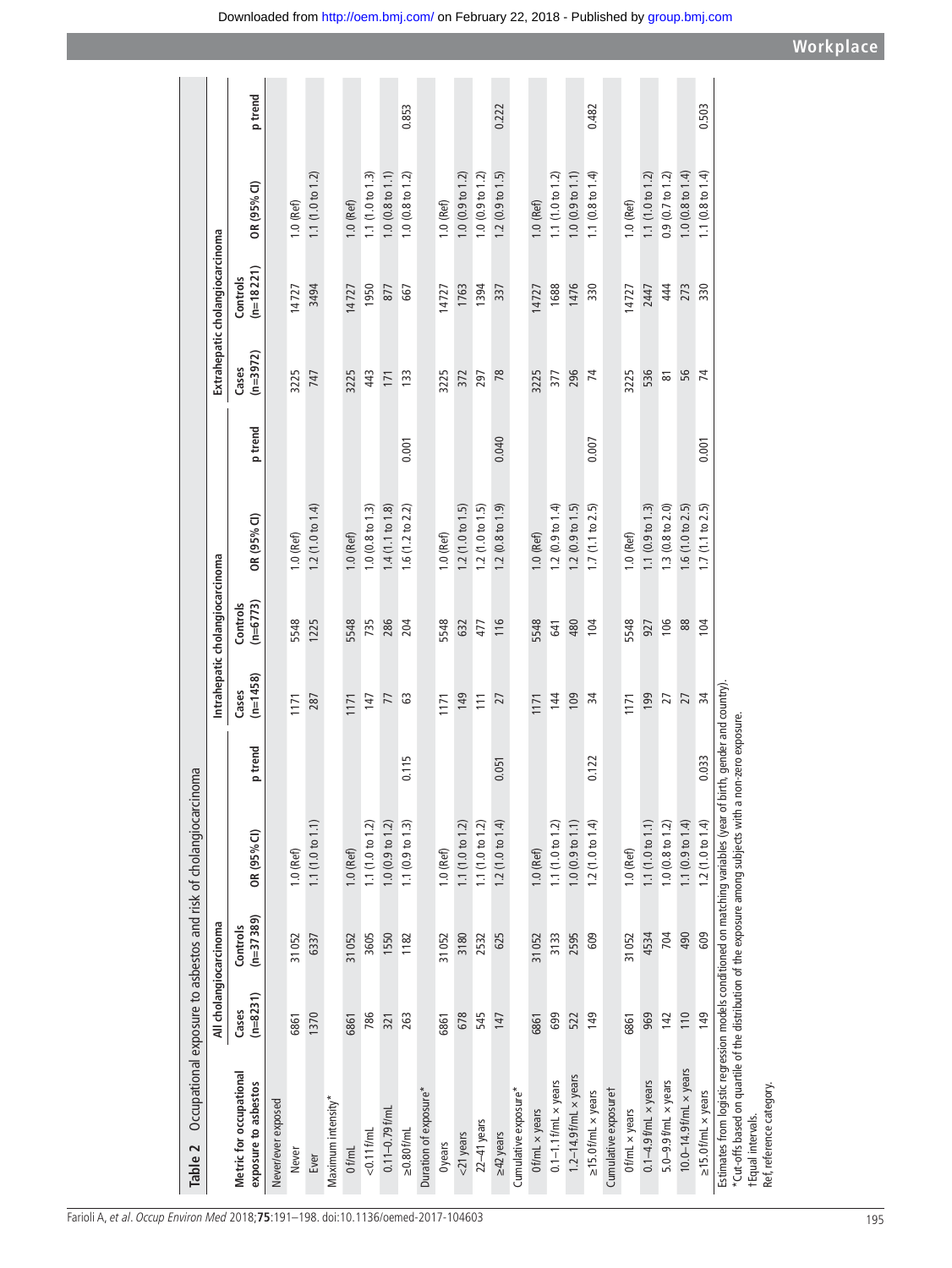**Workplace**

<span id="page-5-0"></span>

| Table 3 Cumulative exposure to asbestos and risk of intrahepatic cholangiocarcinoma: comparison of unlagged/lagged exposure metrics |  |  |  |  |
|-------------------------------------------------------------------------------------------------------------------------------------|--|--|--|--|
|                                                                                                                                     |  |  |  |  |

|                                 | Cases      | <b>Controls</b> |                             |         |        |
|---------------------------------|------------|-----------------|-----------------------------|---------|--------|
| Lag period                      | $(n=1458)$ | $(n=6773)$      | OR (95% CI)                 | p trend | BIC    |
| No lag                          |            |                 |                             | 0.004   | 5036.3 |
| $0$ f/mL $\times$ years         | 1171       | 5548            | $1.0$ (Ref)                 |         |        |
| $0.1 - 1.1$ f/mL $\times$ years | 144        | 641             | 1.2 $(1.0 \text{ to } 1.4)$ |         |        |
| 1.2-14.9 f/mL $\times$ years    | 109        | 480             | 1.2 (1.0 to 1.5)            |         |        |
| $\ge$ 15.0 f/mL $\times$ years  | 34         | 104             | $1.7(1.1 \text{ to } 2.6)$  |         |        |
| 10-year lag                     |            |                 |                             | 0.006   | 5037.6 |
| 0 f/mL $\times$ years           | 1177       | 5564            | $1.0$ (Ref)                 |         |        |
| $0.1 - 1.1$ f/mL $\times$ years | 143        | 641             | 1.2 $(0.9 \text{ to } 1.4)$ |         |        |
| 1.2-14.9 f/mL $\times$ years    | 108        | 474             | 1.2 $(1.0 \text{ to } 1.5)$ |         |        |
| $\ge$ 15.0 f/mL $\times$ years  | 30         | 94              | $1.7(1.1 \text{ to } 2.6)$  |         |        |
| 20-year lag                     |            |                 |                             | 0.003   | 5035.4 |
| 0 f/mL $\times$ years           | 1196       | 5663            | $1.0$ (Ref)                 |         |        |
| $0.1 - 1.1$ f/mL $\times$ years | 133        | 586             | $1.2$ (1.0 to 1.5)          |         |        |
| 1.2-14.9 f/mL $\times$ years    | 110        | 477             | $1.2$ (1.0 to 1.5)          |         |        |
| $\ge$ 15.0 f/mL $\times$ years  | 19         | 47              | $2.1$ (1.2 to 3.7)          |         |        |
| 30-year lag                     |            |                 |                             | 0.023   | 5040.3 |
| 0 f/mL $\times$ years           | 1259       | 5923            | $1.00$ (Ref)                |         |        |
| $0.1 - 1.1$ f/mL $\times$ years | 102        | 454             | $1.2$ (0.9 to $1.5$ )       |         |        |
| 1.2-14.9 f/mL $\times$ years    | 94         | 389             | 1.3(1.0 to 1.6)             |         |        |
| $\ge$ 15.0 f/mL $\times$ years  | 3          | $\overline{7}$  | 2.3 (0.6 to 8.8)            |         |        |

Estimates from logistic regression models conditioned on matching variables (year of birth, gender and country).

BIC, Bayesian information criterion; Ref, reference category.

We observed an increased risk of ICC with all four asbestos exposure metrics (ever/never, intensity, duration and cumulative). Regarding quantitative asbestos metrics, clear signs of an exposure–response relationship were observed for intensity and cumulative exposure—two metrics that were highly correlated in our study population—but not for duration of exposure. Duration of exposure is a major determinant for most asbestos-related cancers (eg, lung cancer $19$ ). When interpreting our findings, we must consider that the duration of exposure was measured based on imputed data (all subjects were assumed to have worked between the age of 20 and 65 years and the midpoint between two censuses was used as a cut-off in the presence of exposure changes); hence, our risk estimates on the effect of the duration and the cumulative exposure should be interpreted with caution. The fact that, in all the four countries studied, the higher risk estimates were observed for highest category exposure provides further support for the presence of a causal association between asbestos exposure and ICC.

These findings are broadly in line with those from a previous case–control study carried out in Italy, where the association between asbestos exposure and ICC was stronger (ever vs never exposed, OR 4.8, 95%CI 1.7 to 13.3) than for ECC (OR 2.1, 95% CI 0.8 to 5.3).<sup>11</sup> However, the relative risks estimated in the Italian study were much higher than those observed in the Nordic countries. Several factors could contribute to the observed differences. The estimates from Brandi *et al* were based on a small number of cases and risk estimates were imprecise.<sup>11</sup> Moreover, these estimates might have been affected by referral bias, as a group of cases enrolled at a tertiary centre for the diagnosis and treatment of CC were compared with a historical control group, including inpatients and outpatients recruited to study the occupational aetiology of three conditions (carpal tunnel syndrome, renal carcinoma and retinal detachment). $20-22$  A sensitivity analysis restricted to cases and controls from the district where the hospital is located

produced slightly lower risk estimates, particularly for ECC (ICC: OR 3.4, 95%CI 1.0 to 11.5; ECC: OR 1.4, 95%CI 0.4 to 4.7).<sup>[11](#page-7-6)</sup> Morever, the risk estimates derived from the NOCCA data might be biased towards null due to the limited amount of information on occupation, which could lead to non-differential misclassification of the exposure variable. Also, the use of asbestos in Italy was more intense and prolonged than in the Nordic countries. $^{23}$  Therefore, it is possible that the average cumulative exposure among ever exposed subjects in the Italian study (which was the only metric reported in the study) might be higher than that of ever exposed workers in the present Nordic study population.

To our knowledge, the present Nordic study and the Italian one are the only studies that have specifically addressed the risk of CC associated with asbestos exposure. An increased risk of liver cancer among workers exposed to asbestos has been reported in some occupational cohorts, but these studies grouped together all liver cancers, sometimes also adding all bile duct neoplasms.[24 25](#page-7-17)

The presence of asbestos fibres in liver tissue was first reported more than three decades ago.<sup>26 27</sup> In addition, a recent study from the region of Casale Monferrato, Italy, known for its high incidence of asbestos-related cancers, demonstrated the presence of asbestos fibres in gallbladder removed to treat cholelithiasis several years after the Italian ban of asbestos.<sup>[28](#page-7-19)</sup> How asbestos fibres can reach the liver tissue is still unclear. Miserocchi and colleagues hypothesised that the fibres, drained by the pulmonary lymphatic system, could reach the blood and then potentially translocate to all organs[.29](#page-7-20) Once in the liver, asbestos fibres might produce a chronic inflammatory status and lead to impaired cell proliferation and apoptosis. $3<sup>30</sup>$  The anatomical features of the bile ducts could explain the differences observed between ICC and ECC; asbestos fibres might be more likely to remain trapped in the smaller bile ducts. Moreover, current knowledge supports the hypothesis that different pluripotent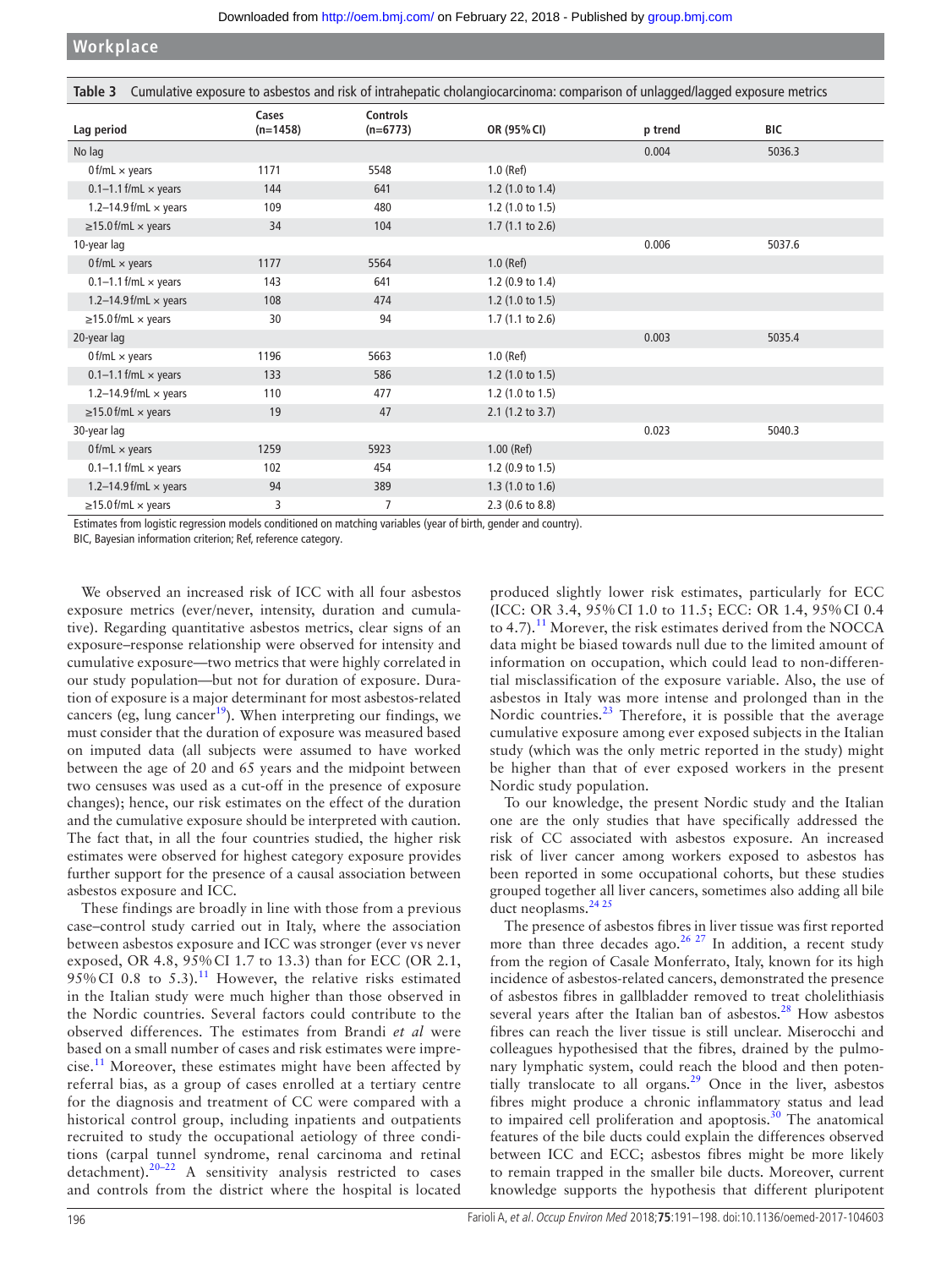stem cells could be involved in the carcinogenic process of ICC and ECC.[4](#page-7-3)

#### **Study strengths and limitations**

The main strengths of our study are the large population base and the high number of cases analysed. Also, thanks to the use of standard diagnostic codes, we were able to distinguish the site of occurrence (extra- or intrahepatic) for most cases (63.5%), enabling us to present separate estimates for ICC and ECC. Finally, the occupational exposure to asbestos was quantified based on a job-exposure matrix that was created without any knowledge of the aetiological hypothesis under investigation in the present study. $15$ 

The main limitation of the present register-based study is the absence of information on potential confounders other than work-related ones, such as liver diseases and personal habits. In the Nordic countries, some of the established risk factors for CC might be more common among subjects from lower socioeconomic classes (eg, alcohol-related liver cirrhosis $^{31}$ ) and might be associated with a history of asbestos exposure. Increased mortality for liver diseases has been documented in the Nordic countries in some groups of workers performing occupations with potential exposure to asbestos (eg, miners and quarry workers, construction workers, plumbers and painters).<sup>[12](#page-7-7)</sup> However, we observed very different risk estimates for ICC and ECC; hence, the confounding pattern should differ substantially between the two forms and be strong enough to largely inflate the OR for ICC (the OR for exposure levels  $\geq 15$  f/mL  $\times$  years was as high as 2.1 when a 20-year lag was allowed). This seems unlikely as alcohol-related liver diseases such as liver cirrhosis are considered to be risk factors for both ICC and ECC (although the magnitude of the risks is probably higher for ICC).<sup>[7](#page-7-23)</sup> For these reasons, we do not believe that the absence of information on established risk factors for CC might fully explain the pattern or risk estimates that we have observed for ICC; however, we cannot exclude a minor overestimation of the OR due to a possible different distribution of chronic liver diseases by occupation. A second limitation is the potential for exposure misclassification, as the exposure assessment was performed based on job titles (no direct asbestos measurement information available at the individual level). A recent analysis of the Swedish component of the NOCCA study showed an increased risk of mesothelioma in occupations not considered, according to the NOCCA JEM, exposed to asbestos or other chemical carcino-gens.<sup>[32](#page-7-24)</sup> Among women, the occupations of canning workers and clearers showed an increased risk of mesothelioma not predicted by the NOCCA JEM.<sup>32</sup> This observation suggests that the use of the NOCCA JEM fails to capture the risk of asbestos-related mesothelioma occurring in occupations where the proportion of workers exposed to asbestos is low  $(<5\%)$ .<sup>[32](#page-7-24)</sup> In our specific case, also considering the high proportion of CC cases recorded among women, it is possible that a certain proportion of workers classified as 'unexposed' had actually been exposed to asbestos; this fact is likely to have biased our estimates towards the null hypothesis. However, our most notable finding is the raised risk of ICC observed among men with high levels of exposure to asbestos. In this subpopulation, the bias due to sources of exposure not captured by the JEM should be minimal. We did not have access to the entire working history of the enrolled subjects, and thus we had to assume similar exposures to asbestos between censuses, which is imprecise. Moreover, the starting and ending employment dates were not available and we assumed that all subjects worked between the ages of 20 and 65 years. Also, some

of the workers included in the present analysis might have been exposed to asbestos a few years before 1945 (we included all people born in 1920 or later); thus, the length of exposure to asbestos might have been underestimated for a small proportion of our study population. There is no reason to suspect that the exposure misclassification might be differential with respect to the case/control status; hence, this potential source of bias is more likely to have attenuated rather than inflated our risk estimates. In our analysis we could only evaluate the association between CC and occupational exposure to asbestos, while we had no information on other non-occupational sources of exposure to asbestos.<sup>33</sup> Also, the NOCCA JEM is based on data referring to airborne concentration of asbestos fibres at the working places<sup>[15](#page-7-10)</sup>; hence, the JEM implicitly assumes that the main route of exposure is inhalation. However, in the case of CC, enteric absorption of ingested asbestos fibres—possibly due to non-occupational sources of exposure such as the consumption of contaminated drinking water—might play a role.<sup>34</sup> Also, due to the limited knowledge available on the carcinogenic process linking asbestos exposure to ICC, we cannot exclude the possibility that exposures occurring early in life might be important determinants of the disease. An experimental study demonstrated that, in mice, ingested asbestos fibres can cross the placenta and accumulate in the liver of the fetus.<sup>[35](#page-7-27)</sup> This finding is in line with those from an epidemiological study that documented the presence of asbestos fibres in the liver of stillborn infants from mothers without a known occupational exposure to asbestos. $36$  Due to the lack of information on established personal risk factors, we could not explore the role of asbestos in the initiation and/or promotion of CC. Hence, our study does not provide information on the role of asbestos as a co-carcinogen acting only in the presence of an already initiated carcinogenic process. A final limitation of our study is the relatively low level of exposure to asbestos observed among both cases and controls. Asbestos use was banned in Iceland, Sweden and Norway during the early 1980s, but in Finland its use continued until 1993. Therefore, even the highest asbestos exposure categories in this study are not especially high compared with the highest exposure levels worldwide.

#### **Conclusions**

This is the first large population-based study which supports the hypothesis that occupational exposure to asbestos is a risk factor for ICC, but not for ECC. Further studies designed to carefully assess the asbestos exposure history and to account for potential confounders are necessary to establish the causality of the observed association and to define with precision the magnitude of the risk.

#### **Author affiliations**

- <sup>1</sup>Department of Medical and Surgical Sciences (DIMEC), University of Bologna, Bologna, Italy <sup>2</sup>
- <sup>2</sup>International Agency for Research on Cancer, Lyon, France
- <sup>3</sup> Department of Experimental, Diagnostic, and Specialty Medicine, S. Orsola-Malpighi University Hospital, Bologna, Italy <sup>4</sup>

'G.Prodi' Interdepartmental Center for Cancer Research, University of Bologna, Bologna, Italy

<sup>5</sup>Department of Research, Cancer Registry of Norway, Institute of Population-Based Cancer Research, Oslo, Norway <sup>6</sup>

Department of Medical Epidemiology and Biostatistics, Karolinska Institutet, Stockholm, Sweden

- <sup>7</sup>Icelandic Cancer Registry, Reykjavik, Iceland
- <sup>8</sup>Faculty of Medicine, University of Iceland, Reykjavik, Iceland

<sup>9</sup>Department of Community Medicine, Faculty of Health Sciences, University of Tromsø, The Arctic University of

<sup>10</sup>Genetic Epidemiology Group, Folkhälsan Research Center, Helsinki, Finland<br><sup>11</sup>Faculty of Social Sciences, University of Tampere, Tampere, Finland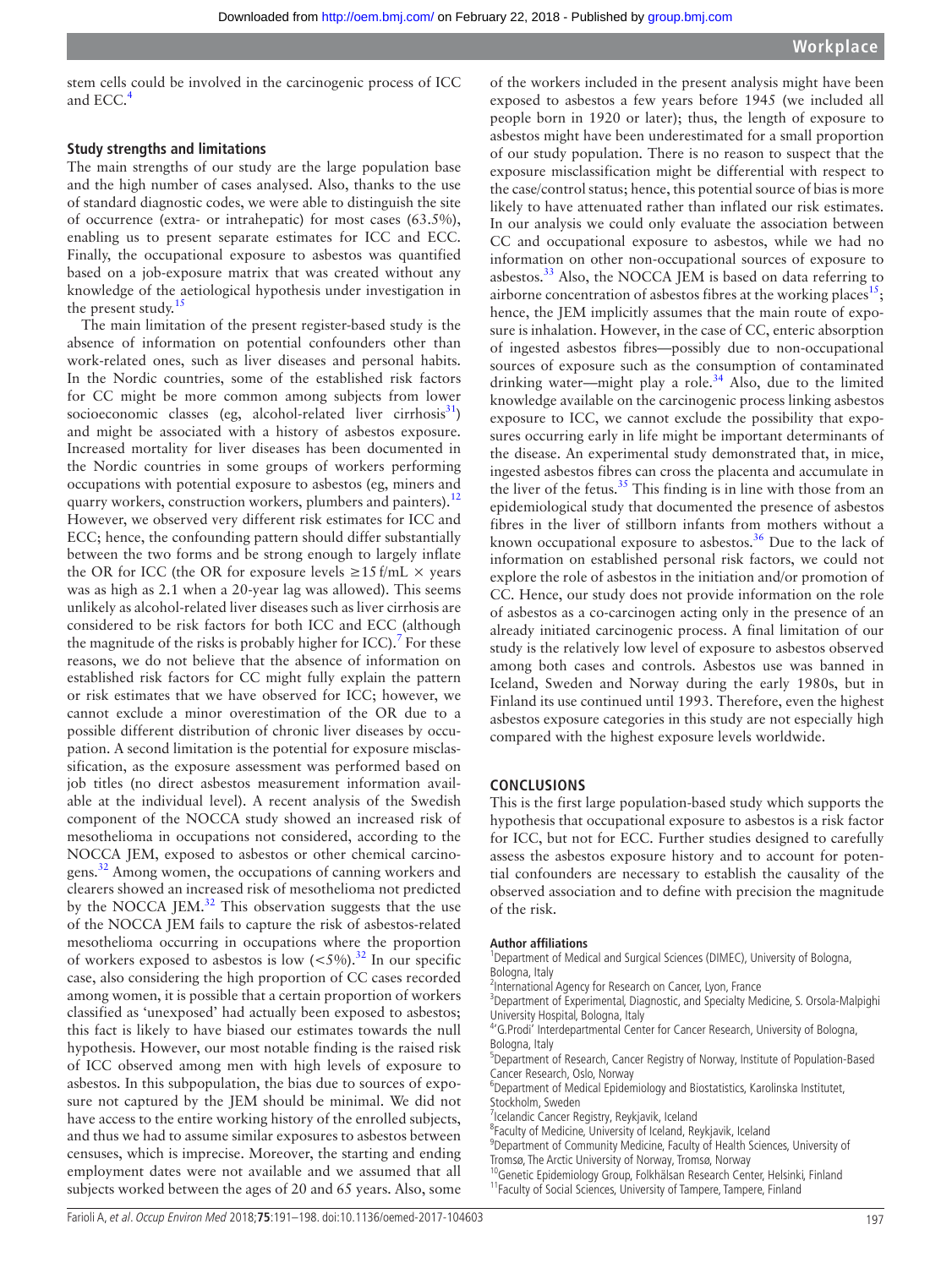# **Workplace**

<sup>12</sup>Finnish Cancer Registry, Institute for Statistical and Epidemiological Cancer Research, Helsinki, Finland

**Contributors** EP, KS and SM contributed to the conception of the study. AF, EP, FSV, GBi, GBr, JIM, KS, SC and SM contributed to the design of the study. EP, EW, JIM, KK, LT and PS contributed to the collection of data. AF, JIM, SC and SM contributed to the analysis of data. AF, EP, FSV, GBr, KS, SC and SM contributed to the interpretation of data. AF, FSV, GBr, SC and SM contributed to drafting the article. EP, EW, GBi, JIM, KK, KS, LT and PS contributed to the critical revision of the article. All authors read and approved the final version of the manuscript.

**Funding** Nordic Cancer Union funded the NOCCA project. The work by AF, GBr, SC, GBi, FSV and SM was partially supported by internal funds of the Department of Medical and Surgical Sciences and the Department of Experimental, Diagnostic, and Specialty Medicine of the University of Bologna.

#### **Competing interests** None declared.

**Ethics approval** The NOCCA study has been approved by the ethical committees and the data inspection boards in each of the Nordic countries.

**Provenance and peer review** Not commissioned; externally peer reviewed.

**Open Access** This is an Open Access article distributed in accordance with the Creative Commons Attribution Non Commercial (CC BY-NC 4.0) license, which permits others to distribute, remix, adapt, build upon this work non-commercially, and license their derivative works on different terms, provided the original work is properly cited and the use is non-commercial. See: [http://creativecommons.org/](http://creativecommons.org/licenses/by-nc/4.0/) [licenses/by-nc/4.0/](http://creativecommons.org/licenses/by-nc/4.0/)

© Article author(s) (or their employer(s) unless otherwise stated in the text of the article) 2018. All rights reserved. No commercial use is permitted unless otherwise expressly granted.

#### **References**

- <span id="page-7-0"></span>Patel T. Cholangiocarcinoma controversies and challenges. Nat Rev Gastroenterol [Hepatol](http://dx.doi.org/10.1038/nrgastro.2011.20) 2011;8:189-200.
- <span id="page-7-1"></span>2 Patel T. Cholangiocarcinoma controversies and challenges. Nat Clin Pract Gastroenterol Hepatol 2006;3:33–42.
- <span id="page-7-2"></span>3 Nault JC, Zucman-Rossi J. Genetics of hepatobiliary carcinogenesis. [Semin Liver Dis](http://dx.doi.org/10.1055/s-0031-1276646) 2011;31:173–87.
- <span id="page-7-3"></span>4 Cardinale V, Semeraro R, Torrice A, et al. Intra-hepatic and extra-hepatic cholangiocarcinoma: new insight into epidemiology and risk factors. World J [Gastrointest Oncol](http://dx.doi.org/10.4251/wjgo.v2.i11.407) 2010;2:407–16.
- <span id="page-7-4"></span>5 Bergquist A, von Seth E. Epidemiology of cholangiocarcinoma. Best Pract Res Clin [Gastroenterol](http://dx.doi.org/10.1016/j.bpg.2015.02.003) 2015;29:221–32.
- <span id="page-7-5"></span>6 Patel T. New insights into the molecular pathogenesis of intrahepatic cholangiocarcinoma. [J Gastroenterol](http://dx.doi.org/10.1007/s00535-013-0894-y) 2014;49:165-72.
- <span id="page-7-23"></span>7 Farioli A, Brandi G. Risk factors of cholangiocarcinoma. In: Brandi G, Ercolani G, eds. Cholangiocarcinoma. New York: Nova Science Publishers, 2015.
- 8 Kumagai S, Kurumatani N, Arimoto A, et al. Cholangiocarcinoma among offset colour proof-printing workers exposed to 1,2-dichloropropane and/or dichloromethane. [Occup Environ Med](http://dx.doi.org/10.1136/oemed-2012-101246) 2013;70:508–10.
- 9 Kumagai S, Sobue T, Makiuchi T, et al. Relationship between cumulative exposure to 1,2-dichloropropane and incidence risk of cholangiocarcinoma among offset printing workers. [Occup Environ Med](http://dx.doi.org/10.1136/oemed-2015-103427) 2016;73:545-52.
- <span id="page-7-8"></span>10 Vlaanderen J, Straif K, Martinsen JI, et al. Cholangiocarcinoma among workers in the printing industry: using the NOCCA database to elucidate the generalisability of a cluster report from Japan. [Occup Environ Med](http://dx.doi.org/10.1136/oemed-2013-101500) 2013;70:828–30.
- <span id="page-7-6"></span>11 Brandi G, Di Girolamo S, Farioli A, et al. Asbestos: a hidden player behind the cholangiocarcinoma increase? Findings from a case-control analysis. Cancer Causes [Control](http://dx.doi.org/10.1007/s10552-013-0167-3) 2013;24:911–8.
- <span id="page-7-7"></span>12 Pukkala E, Martinsen JI, Lynge E, et al. Occupation and cancer: follow-up of 15 million people in five Nordic countries. [Acta Oncol](http://dx.doi.org/10.1080/02841860902913546) 2009;48:646-790.
- <span id="page-7-9"></span>13 Hillerdal G. The Swedish experience with asbestos: history of use, diseases, legislation, and compensation. [Int J Occup Environ Health](http://dx.doi.org/10.1179/oeh.2004.10.2.154) 2004;10:154-8.
- 14 Ulvestad B, Kjaerheim K, Møller B, et al. Incidence trends of mesothelioma in Norway, 1965-1999. [Int J Cancer](http://dx.doi.org/10.1002/ijc.11357) 2003;107:94-8.
- <span id="page-7-10"></span>15 Kauppinen T, Heikkilä P, Plato N, et al. Construction of job-exposure matrices for the Nordic Occupational Cancer Study (NOCCA). [Acta Oncol](http://dx.doi.org/10.1080/02841860902718747) 2009;48:791–800.
- <span id="page-7-11"></span>16 Kauppinen T, Toikkanen J, Pukkala E. From cross-tabulations to multipurpose exposure information systems: a new job-exposure matrix. [Am J Ind Med](http://dx.doi.org/10.1002/(SICI)1097-0274(199804)33:4<409::AID-AJIM12>3.0.CO;2-2) 1998;33:409–17.
- <span id="page-7-12"></span>17 Kauppinen T, Uuksulainen S, Saalo A, et al. Trends of occupational exposure to chemical agents in Finland in 1950-2020. [Ann Occup Hyg](http://dx.doi.org/10.1093/annhyg/mes090) 2013;57:593–609.
- <span id="page-7-13"></span>18 Schwarz G. Estimating the dimension of a model. [Annals of Statistics](http://dx.doi.org/10.1214/aos/1176344136) 1978;6:461–4.
- <span id="page-7-14"></span>19 Pira E, Romano C, Violante FS, et al. Updated mortality study of a cohort of asbestos textile workers. [Cancer Med](http://dx.doi.org/10.1002/cam4.824) 2016;5:2623-8.
- <span id="page-7-15"></span>20 Mattioli S, Baldasseroni A, Bovenzi M, et al. Risk factors for operated carpal tunnel syndrome: a multicenter population-based case-control study. [BMC Public Health](http://dx.doi.org/10.1186/1471-2458-9-343) 2009;9:343.
- 21 Mattioli S, Truffelli D, Baldasseroni A, et al. Occupational risk factors for renal cell cancer: a case-control study in northern Italy. [J Occup Environ Med](http://dx.doi.org/10.1097/00043764-200211000-00009) 2002;44:1028–36.
- 22 Mattioli S, De Fazio R, Buiatti E, et al. Physical exertion (lifting) and retinal detachment among people with myopia. [Epidemiology](http://dx.doi.org/10.1097/EDE.0b013e318187a7da) 2008;19:868-71.
- <span id="page-7-16"></span>23 Marinaccio A, Binazzi A, Di Marzio D, et al. Incidence of extrapleural malignant mesothelioma and asbestos exposure, from the Italian national register. [Occup](http://dx.doi.org/10.1136/oem.2009.051466)  [Environ Med](http://dx.doi.org/10.1136/oem.2009.051466) 2010;67:760–5.
- <span id="page-7-17"></span>24 Boulanger M, Morlais F, Bouvier V, et al. Digestive cancers and occupational asbestos exposure: incidence study in a cohort of asbestos plant workers. [Occup Environ Med](http://dx.doi.org/10.1136/oemed-2015-102871) 2015;72:792–7.
- 25 Wu WT, Lin YJ, Li CY, et al. Cancer attributable to asbestos exposure in shipbreaking workers: a matched-cohort study. [PLoS One](http://dx.doi.org/10.1371/journal.pone.0133128) 2015;10:e0133128.
- <span id="page-7-18"></span>26 Auerbach O, Conston AS, Garfinkel L, et al. Presence of asbestos bodies in organs other than the lung. [Chest](http://dx.doi.org/10.1378/chest.77.2.133) 1980;77:133-7.
- 27 Szendröi M, Németh L, Vajta G. Asbestos bodies in a bile duct cancer after occupational exposure. [Environ Res](http://dx.doi.org/10.1016/0013-9351(83)90213-X) 1983;30:270–80.
- <span id="page-7-19"></span>28 Grosso F, Randi L, Croce A, et al. Asbestos fibers in the gallbladder of patients affected by benign biliary tract diseases. [Eur J Gastroenterol Hepatol](http://dx.doi.org/10.1097/MEG.0000000000000357) 2015;27:860–4.
- <span id="page-7-20"></span>29 Miserocchi G, Sancini G, Mantegazza F, et al. Translocation pathways for inhaled asbestos fibers. [Environ Health](http://dx.doi.org/10.1186/1476-069X-7-4) 2008;7:4.
- <span id="page-7-21"></span>30 Manning CB, Vallyathan V, Mossman BT. Diseases caused by asbestos: mechanisms of injury and disease development. *[Int Immunopharmacol](http://dx.doi.org/10.1016/S1567-5769(01)00172-2)* 2002;2:191-200.
- <span id="page-7-22"></span>31 Mackenbach JP, Kulhánová I, Bopp M, et al. Inequalities in alcohol-related mortality in 17 European countries: a retrospective analysis of mortality registers. [PLoS Med](http://dx.doi.org/10.1371/journal.pmed.1001909) 2015;12:e1001909.
- <span id="page-7-24"></span>32 Plato N, Martinsen JI, Sparén P, et al. Occupation and mesothelioma in Sweden: updated incidence in men and women in the 27 years after the asbestos ban. [Epidemiol Health](http://dx.doi.org/10.4178/epih.e2016039) 2016;38:e2016039.
- <span id="page-7-25"></span>33 Goldberg M, Luce D. The health impact of nonoccupational exposure to asbestos: what do we know? [Eur J Cancer Prev](http://dx.doi.org/10.1097/CEJ.0b013e32832f9bee) 2009;18:489-503.
- <span id="page-7-26"></span>34 Di Ciaula A. Asbestos ingestion and gastrointestinal cancer: a possible underestimated hazard. [Expert Rev Gastroenterol Hepatol](http://dx.doi.org/10.1080/17474124.2017.1300528) 2017;11:419-25.
- <span id="page-7-27"></span>35 Haque AK, Ali I, Vrazel DM, et al. Chrysotile asbestos fibers detected in the newborn pups following gavage feeding of pregnant mice. [J Toxicol Environ Health A](http://dx.doi.org/10.1080/00984100050201640) 2001;62:23–31.
- <span id="page-7-28"></span>36 Haque AK, Vrazel DM, Uchida T. Assessment of asbestos burden in the placenta and tissue digests of stillborn infants in South Texas. [Arch Environ Contam Toxicol](http://dx.doi.org/10.1007/s002449900413) 1998;35:532–8.